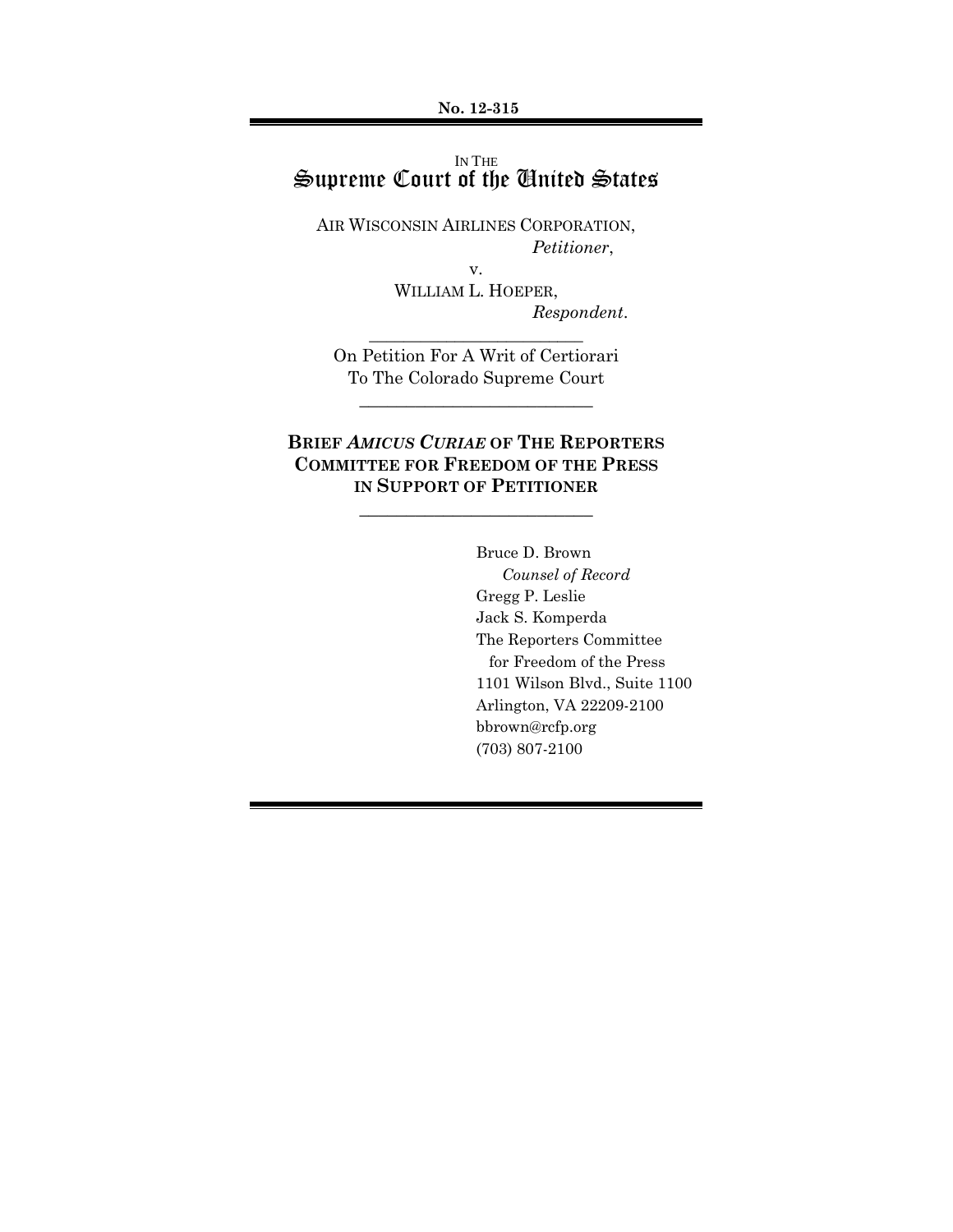# **TABLE OF CONTENTS**

| <b>ARGUMENT</b> |                                                                                                                                                                     |
|-----------------|---------------------------------------------------------------------------------------------------------------------------------------------------------------------|
| I.              | The Court has repeatedly found that<br>speech on matters of public concern lies<br>at the heart of the First Amendment 3                                            |
| II.             | Because falsity and actual malice are<br>closely tied together in defamation law,<br>both issues should be subject to the same<br>standard of independent appellate |
| $\mathsf{A}$ .  | The <i>Bose</i> Court's rationale for<br>independent appellate review of actual<br>malice logically extends to appellate                                            |
| <b>B.</b>       | Lower courts are increasingly extending<br>independent appellate review in<br>defamation cases to issues beyond                                                     |
|                 |                                                                                                                                                                     |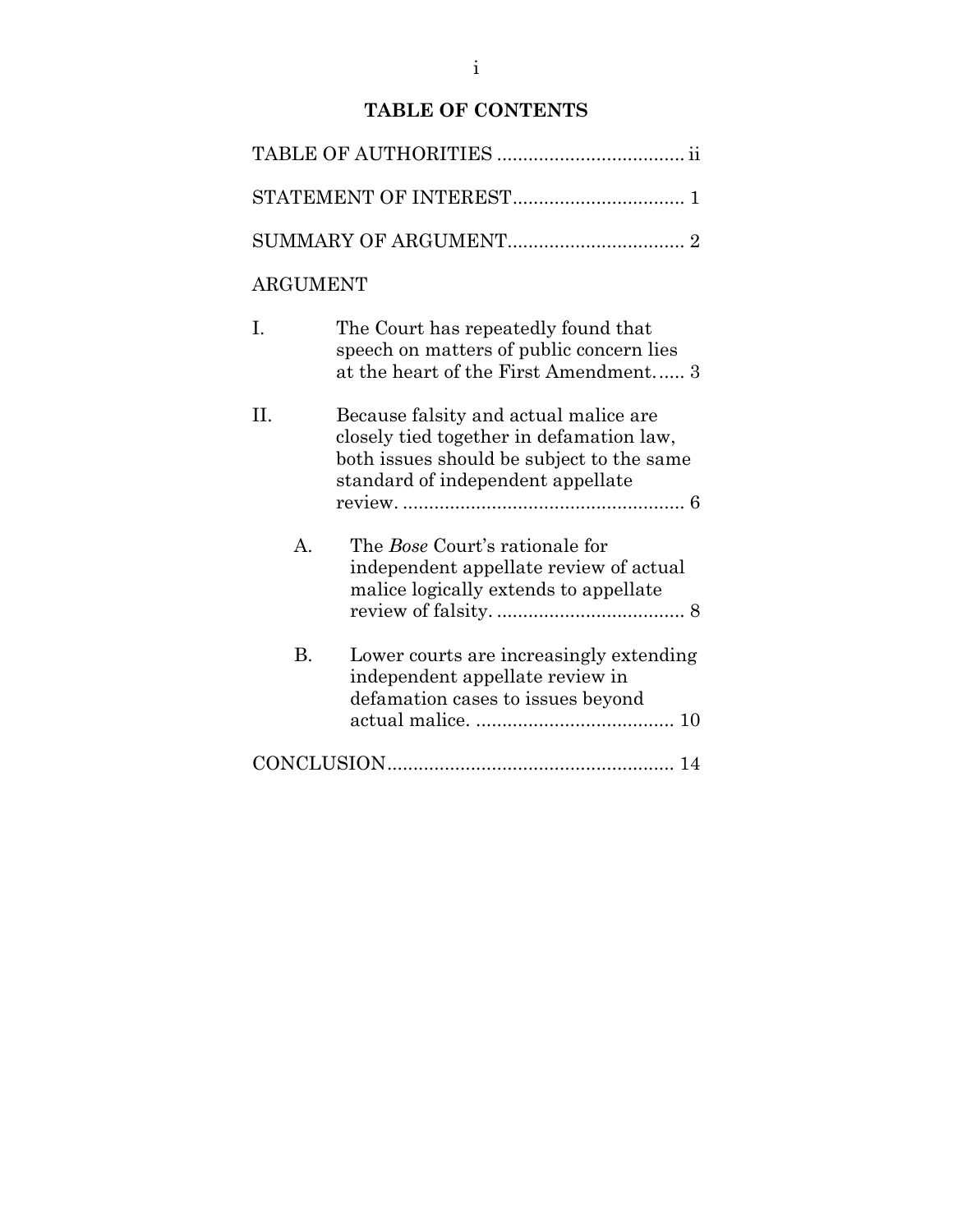# **TABLE OF AUTHORITIES**

# <span id="page-2-0"></span>**Cases**

| Abromats v. Wood                                                                                |
|-------------------------------------------------------------------------------------------------|
| Air Wisconsin Airlines Corp. v. William L. Hoeper                                               |
| Beal v. Bangor Publ'g Co.                                                                       |
| Bose Corp. v. Consumers Union of United States,<br>Inc.                                         |
| Brown v. Petrolite Corp.                                                                        |
| Buckley v. Littell, 539 F.2d 882 (2d Cir. 1976)<br>cert. denied, 429 U.S. 1062 (1977) 7, 12, 13 |
| Butler v. Hearst-Argyle Television, Inc.                                                        |
| Celle v. Filipino Reporter Enters. Inc.                                                         |
| Chesapeake Publ'g Corp. v. Williams                                                             |
| Curtis Publishing Co. v. Butts                                                                  |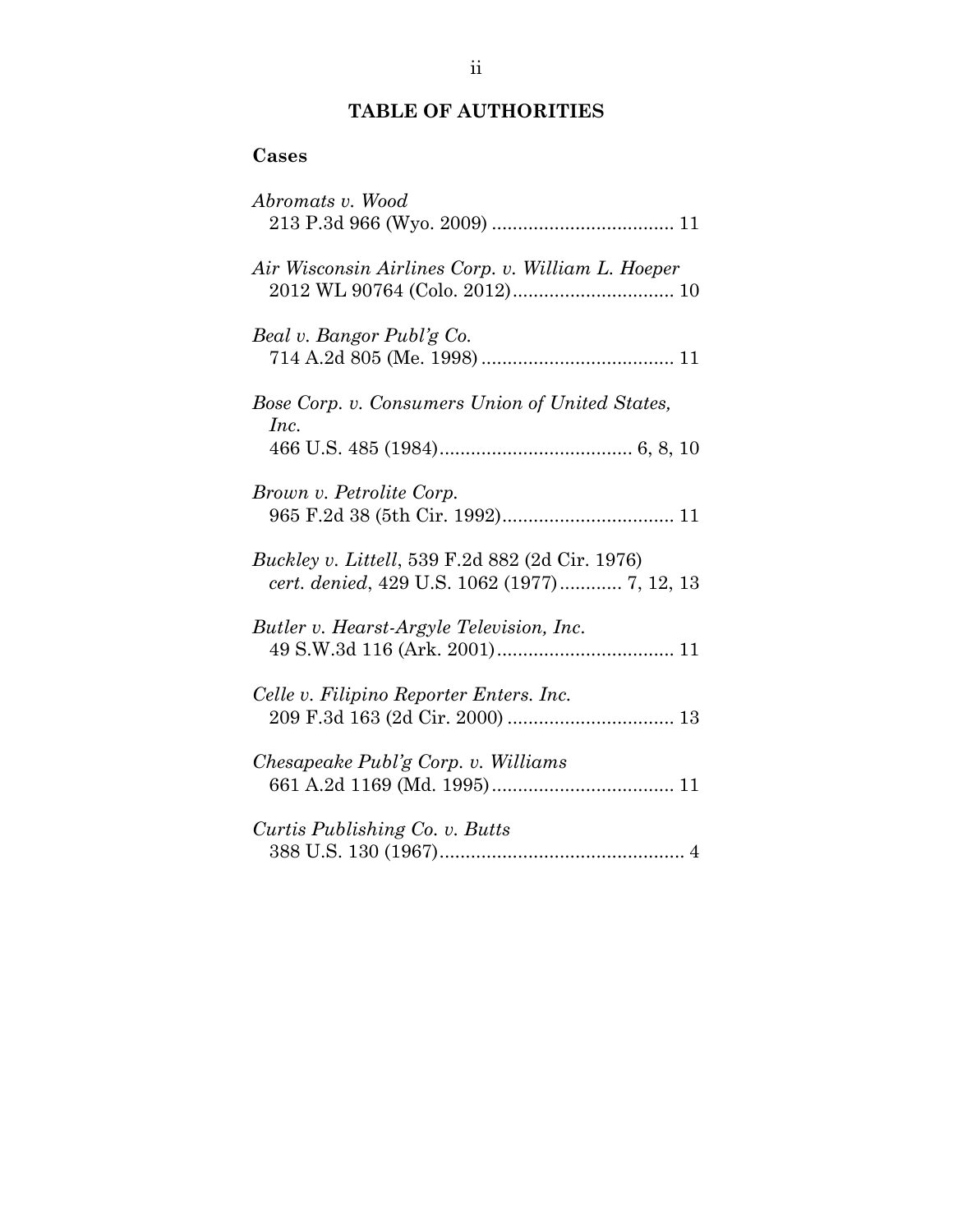| Dombey v. Phoenix Newspapers, Inc., 708 P.2d 742<br>(Ariz. Ct. App. 1985), approved in part<br>vacated in part, 724 P.2d 562 (Ariz. 1986) 11 |
|----------------------------------------------------------------------------------------------------------------------------------------------|
| Dun & Bradstreet v. Greenmoss Builders, Inc.                                                                                                 |
| Ertel v. Patriot-News Co.                                                                                                                    |
| Fargo v. Brennan                                                                                                                             |
| Finebaum v. Coulter                                                                                                                          |
| <i>Firestone v. Time, Inc., 460 F.2d 712 (5th Cir. 1972)</i>                                                                                 |
| Garib Bazain v. Clavell                                                                                                                      |
| Gertz v. Robert Welch, Inc.                                                                                                                  |
| Harte-Hanks Commc'ns v. Connaughton                                                                                                          |
| Havalunch, Inc. v. Mazza                                                                                                                     |
| Howard v. Antilla                                                                                                                            |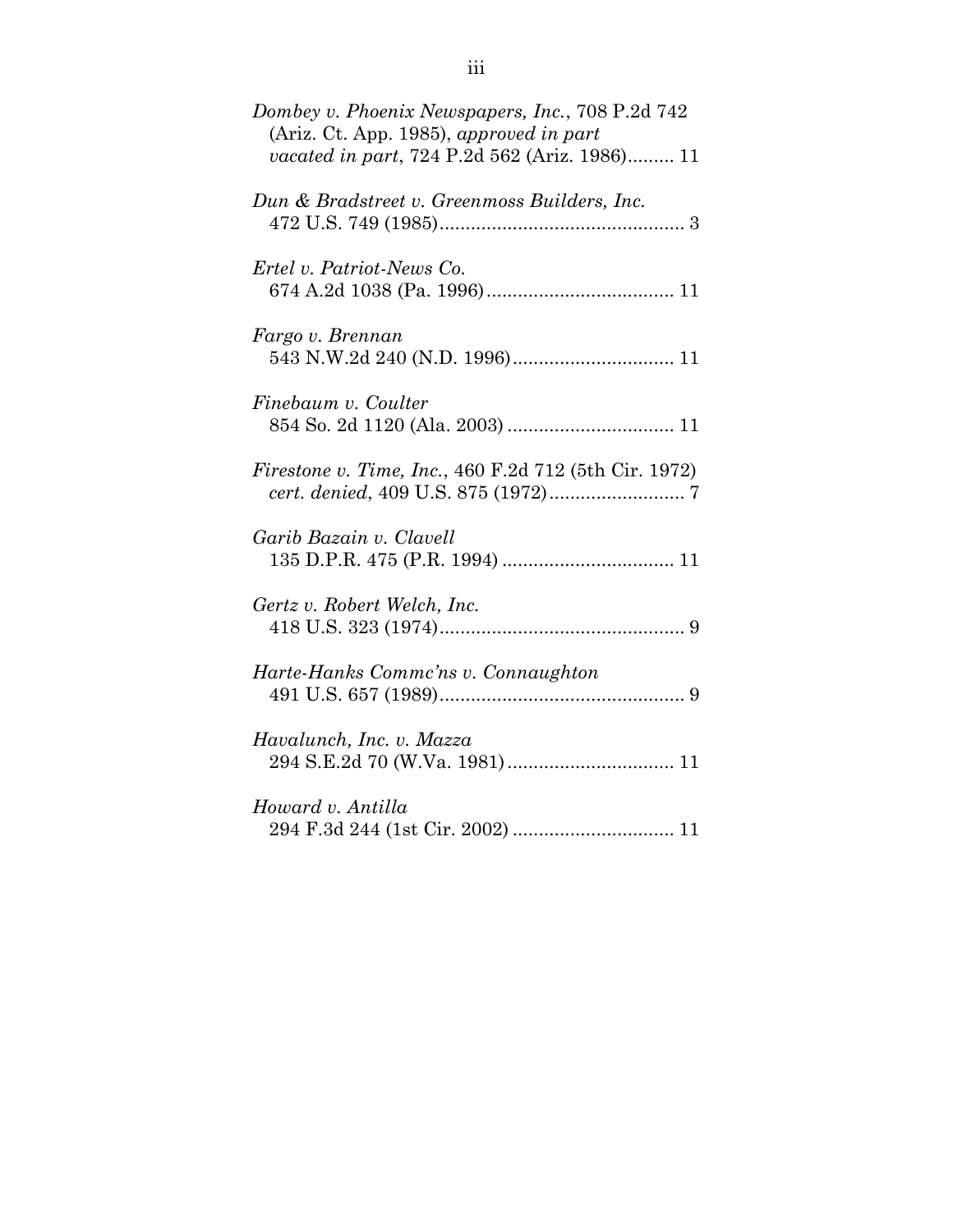| Journal-Gazette Co., Inc. v. Bandido's, Inc.              |
|-----------------------------------------------------------|
| Ky. Kingdom Amusement Co. v. Belo Ky., Inc.               |
| Locricchio v. Evening News Ass'n                          |
| Mashburn v. Collin                                        |
| Masson v. New Yorker Magazine, Inc.                       |
| McCann v. Shell Oil Co.                                   |
| McCoy v. Hearst Corp.                                     |
| Miskovsky v. Okla. Publ'g Co.                             |
| Morris v. Warner<br>770 P.2d 359 (Ariz. Ct. App. 1988) 11 |
| NAACP v. Claiborne Hardware, Co.                          |
| New York Times v. Sullivan                                |
| O'Connor v. Burningham                                    |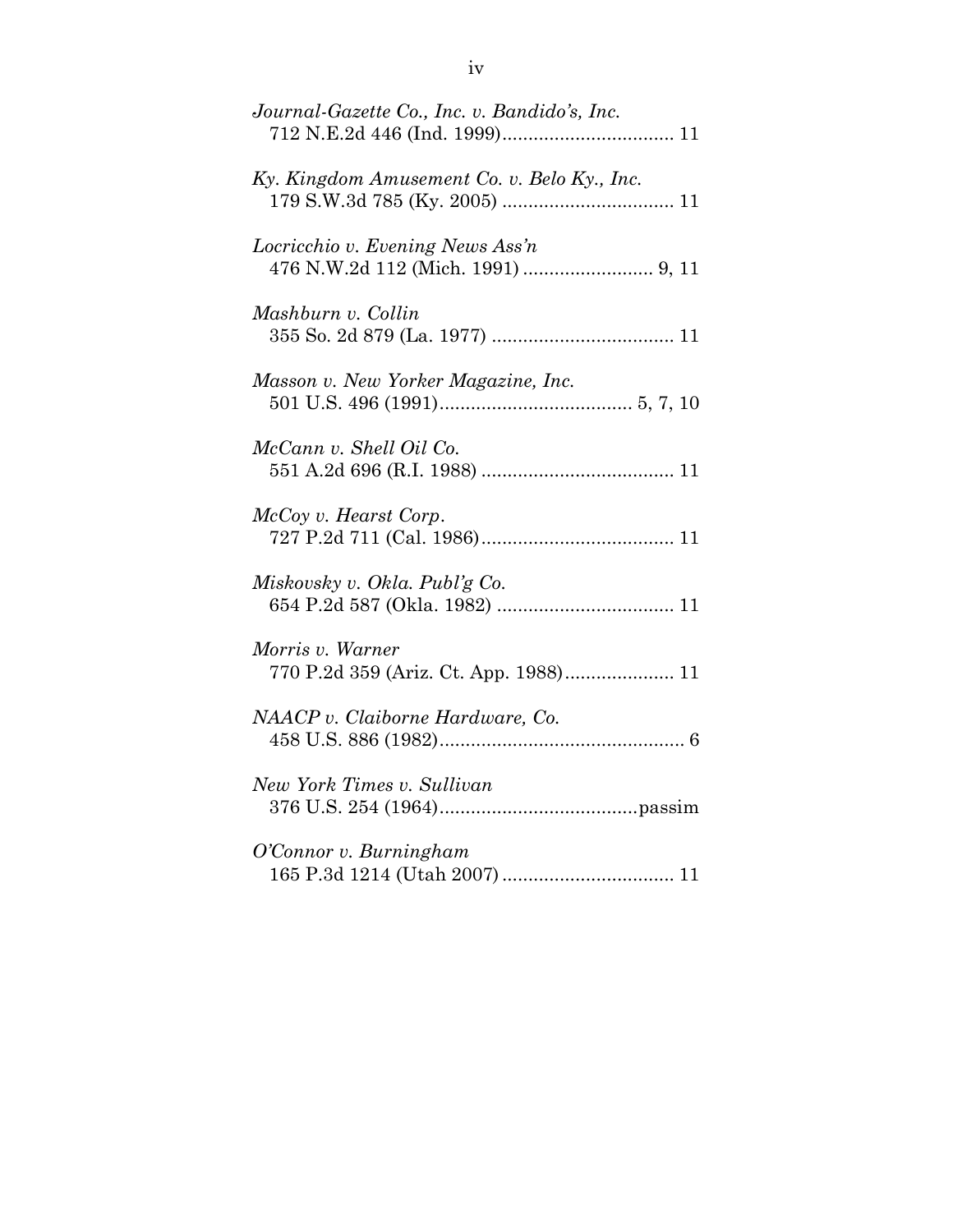| Philadelphia Newspapers v. Hepps                                                             |
|----------------------------------------------------------------------------------------------|
| Rinaldi v. Holt, Rinehart & Winston, Inc.<br>366 N.E.2d 1299 (N.Y. 1977) 11                  |
| Robertson v. McCloskey                                                                       |
| Snyder v. Phelps                                                                             |
| Sparagon v. Native Am. Publishers, Inc.                                                      |
| St. Amant v. Thompson                                                                        |
| The Gazette, Inc. v. Harris                                                                  |
| Veilleux v. NBC                                                                              |
| Walker v. Colo. Springs Sun, Inc., 538 P.2d 450<br>(Colo. 1975), overruled on other grounds, |
| Diversified Mgmt., Inc. v. Denver Post, Inc.                                                 |
| Ward v. Zelikovsky                                                                           |
| Wellman v. Fox                                                                               |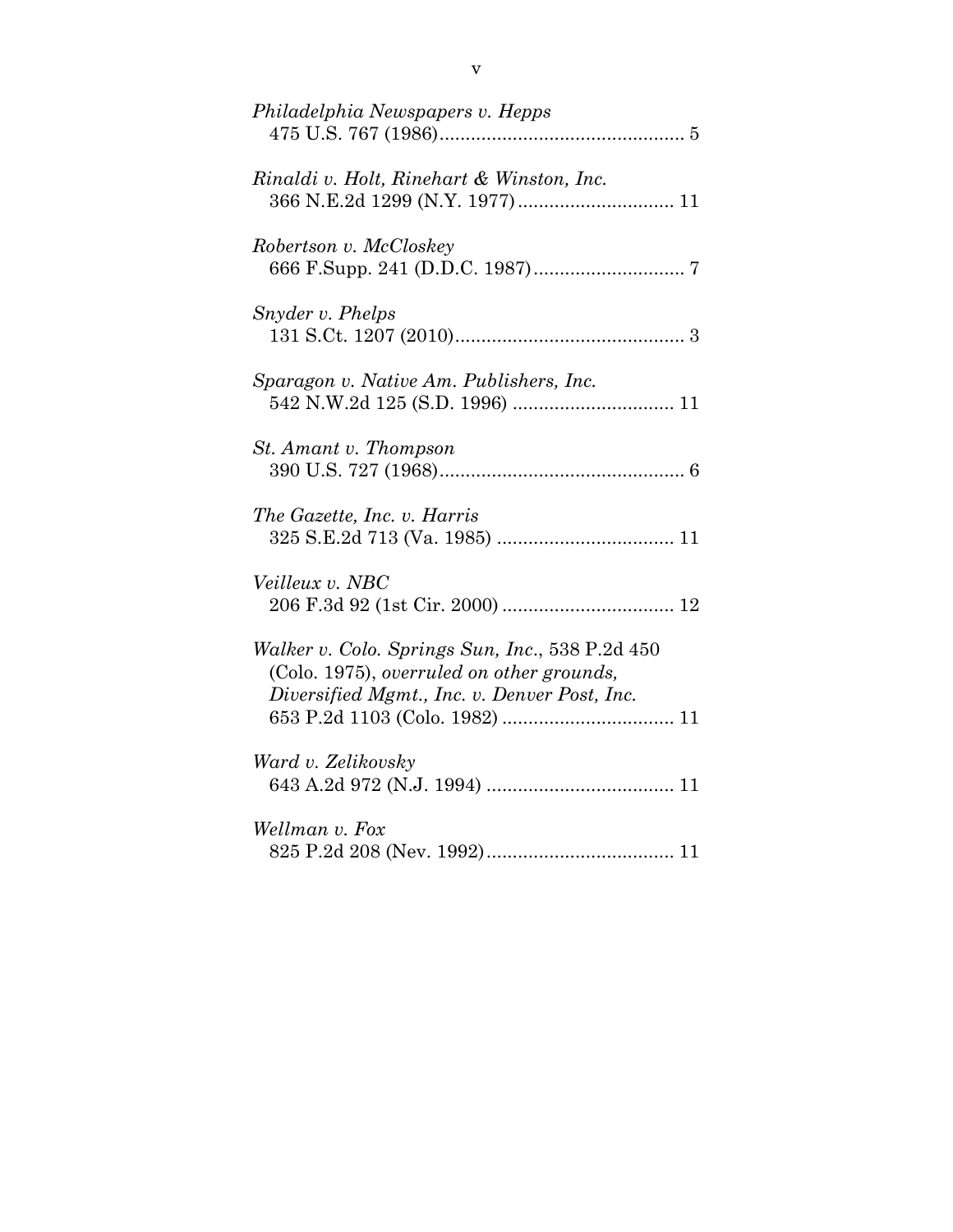| Wiegel v. Capital Times Co.               |
|-------------------------------------------|
| Wilson v. Scripps-Howard Broadcasting Co. |
| <b>Statute</b>                            |
| Aviation and Transportation Security Act  |

| Aviation and Transportation Security Act |  |
|------------------------------------------|--|
|                                          |  |

# **Other Authority**

| Robert D. Sack, Sack on Defamation: Libel, |  |
|--------------------------------------------|--|
| Slander, and Related Problems § 3.4        |  |
|                                            |  |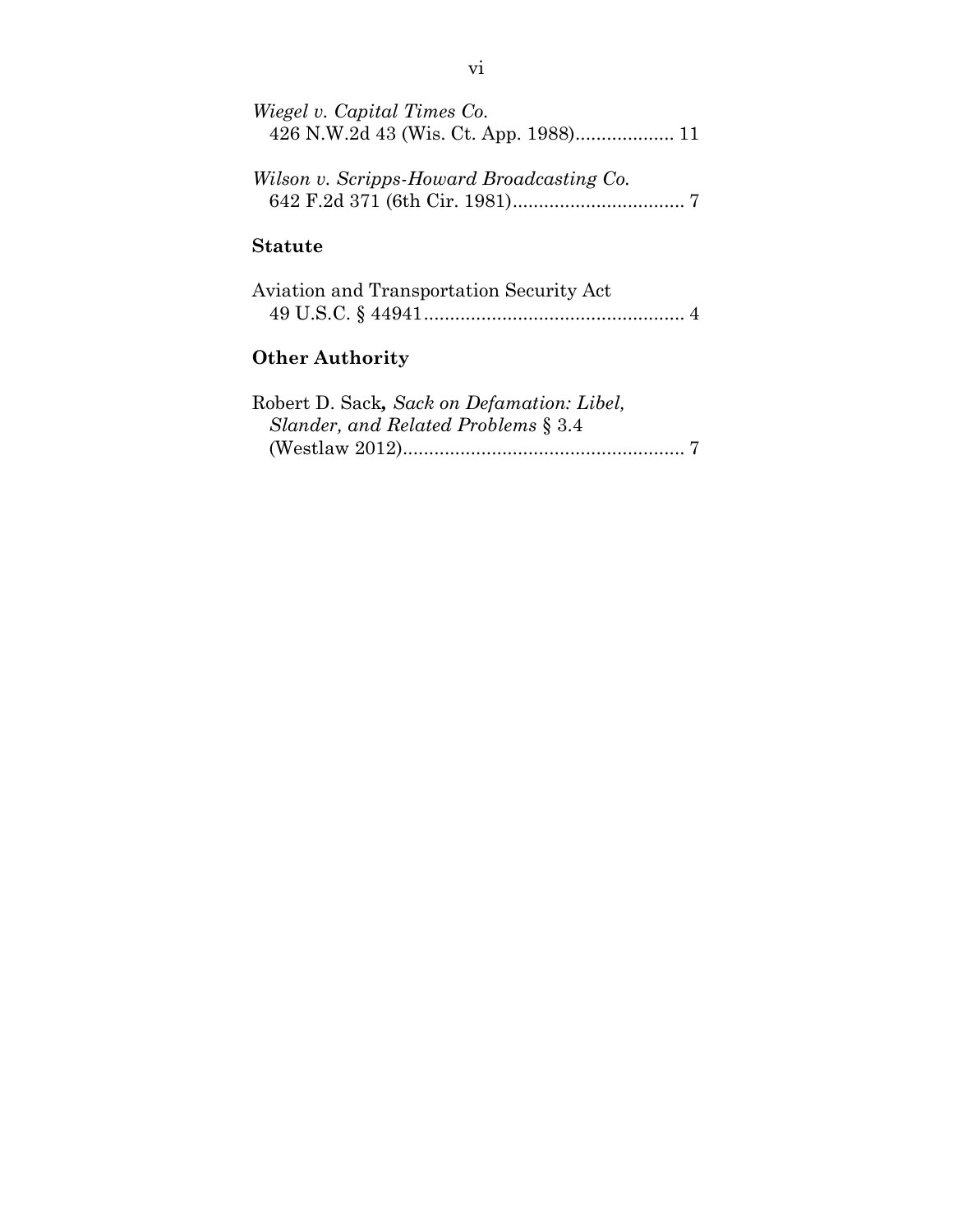#### **STATEMENT OF INTEREST**<sup>1</sup>

<span id="page-7-0"></span>The Reporters Committee for Freedom of the Press ("the Reporters Committee" or "*amicus*") is a voluntary, unincorporated association of reporters and editors that works to defend the First Amendment rights and freedom of information interests of the news media. The Reporters Committee has provided representation, guidance and research in First Amendment and Freedom of Information Act litigation since 1970. The Reporters Committee is an unincorporated association of reporters and editors with no parent corporation and no stock.

As advocates for the rights of the news media and others who seek to provide information to the public about important issues that affect them, *amicus* has a strong interest in ensuring that the First Amendment guarantee of a free press is protected to the fullest extent. Appellate court scrutiny of issues of actual malice and falsity in defamation cases ensures a strong buffer zone of First Amendment protections for speech on matters of public concern. The extent of such appellate review necessarily implicates journalists, who are often targets of such defamation claims.

 $\overline{a}$ 

<sup>1</sup> Pursuant to Supreme Court Rule 37.6, counsel for *amicus curiae* state that no party's counsel authored this brief in whole or in part; no party or party's counsel made a monetary contribution intended to fund the preparation or submission of this brief; and no person other than the *amicus curiae*, their members or their counsel made a monetary contribution intended to fund the preparation or submission of this brief. Further, the parties were notified ten days prior to the due date of this brief of the intention to file. Written consent of all parties to the filing of the brief has been filed with the Clerk of the Court.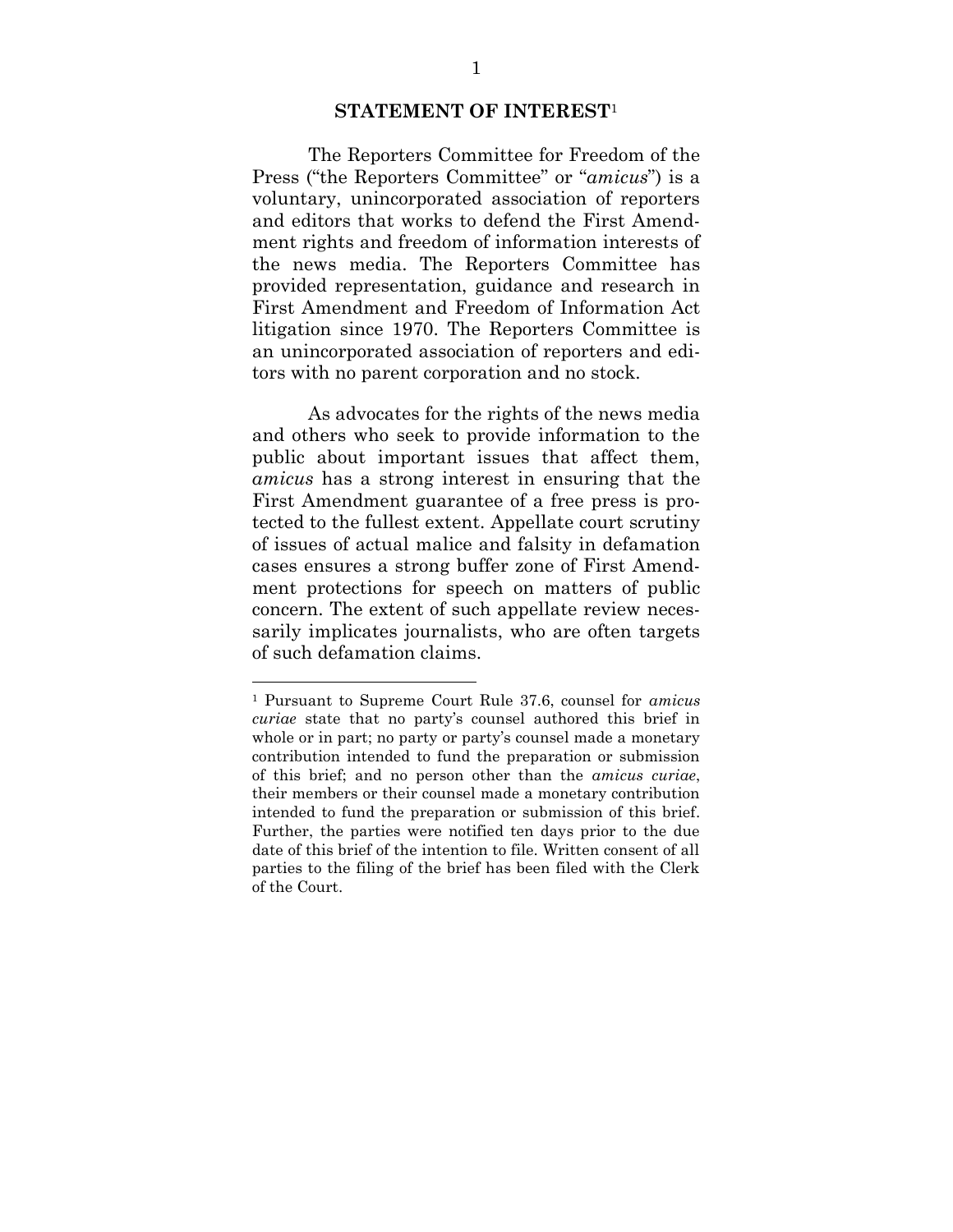#### **SUMMARY OF ARGUMENT**

<span id="page-8-0"></span>*Amicus curiae* urges the Court to accept review of this case in order to clarify for lower courts that the principle of independent appellate review of actual malice in defamation cases should apply with equal force to the question of falsity.

This Court has consistently made clear the constitutional significance of speech about issues of public concern. *Amicus* believe this Court's longstanding jurisprudence strongly supports establishing equivalent standards of appellate review for both the falsity and fault requirements of defamation law. Exacting evidentiary standards in these areas are critical to the First Amendment interests sought to be protected by independent appellate review. Since both elements are interrelated in defamation law – particularly as it applies to public officials and public figures – both issues should be subject to equivalent standards of appellate review.

The interests protected by independent review of the actual malice standard are no less implicated by findings of falsity. That is, a jury verdict against the great weight of the evidence as to the falsity requirement, left unexamined by a court, comprises a forbidden intrusion on protected speech in the same way as a failure to review the whole record for clear and convincing evidence of actual malice. Given the importance of the particular circumstances of this case and the constitutional protections at stake, this Court should accept review.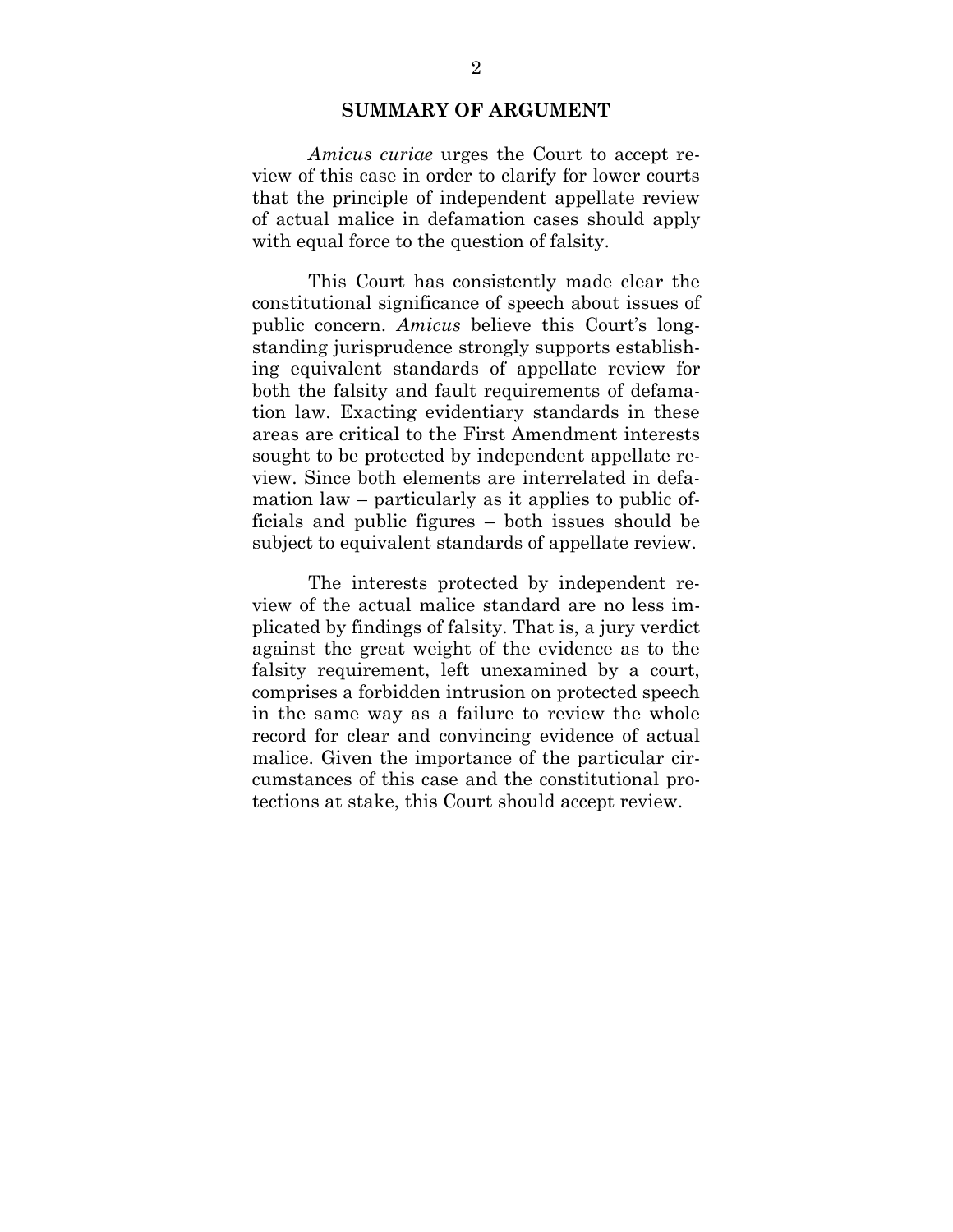#### **ARGUMENT**

## <span id="page-9-1"></span><span id="page-9-0"></span>**I. The Court has repeatedly found that speech on matters of public concern lies at the heart of the First Amendment.**

This Court has consistently made clear the constitutional significance of speech about issues of public concern. As recently as 2010, in *Snyder v. Phelps*, this Court stated that such speech "occupies the highest rung of the hierarchy of First Amendment values and is entitled to special protection." 131 S.Ct. 1207, 1215 (2010) (quoting *Connick v. Myers*, 461 U.S. 138, 145 (1983) (internal quotations omitted)). That principle is also reflected in this Court's body of work on defamation law. In *Dun & Bradstreet v. Greenmoss Builders, Inc.*, for instance, this Court noted that public speech remains "'at the heart of the First Amendment's protection.'" 472 U.S. 749, 759 (1985) (quoting *First National Bank of Boston v. Belotti*, 435 U.S. 765 (1978)). As such, it is entitled to the full constitutional protection granted by the First Amendment.

The actions at the center of this dispute involve statements made by employees of Air Wisconsin Airlines to the federal agency tasked with maintaining the safety and security of the nation's passenger and freight transportation. The employee statements informing Transportation Security Administration ("TSA") officials of their observations of Mr. Hoeper's actions and relating their concerns about his mental state are precisely the type of speech entitled to First Amendment protection. Further, the Aviation and Transportation Security Act ("ATSA") immunity provision under review was designed and passed by Congress within weeks of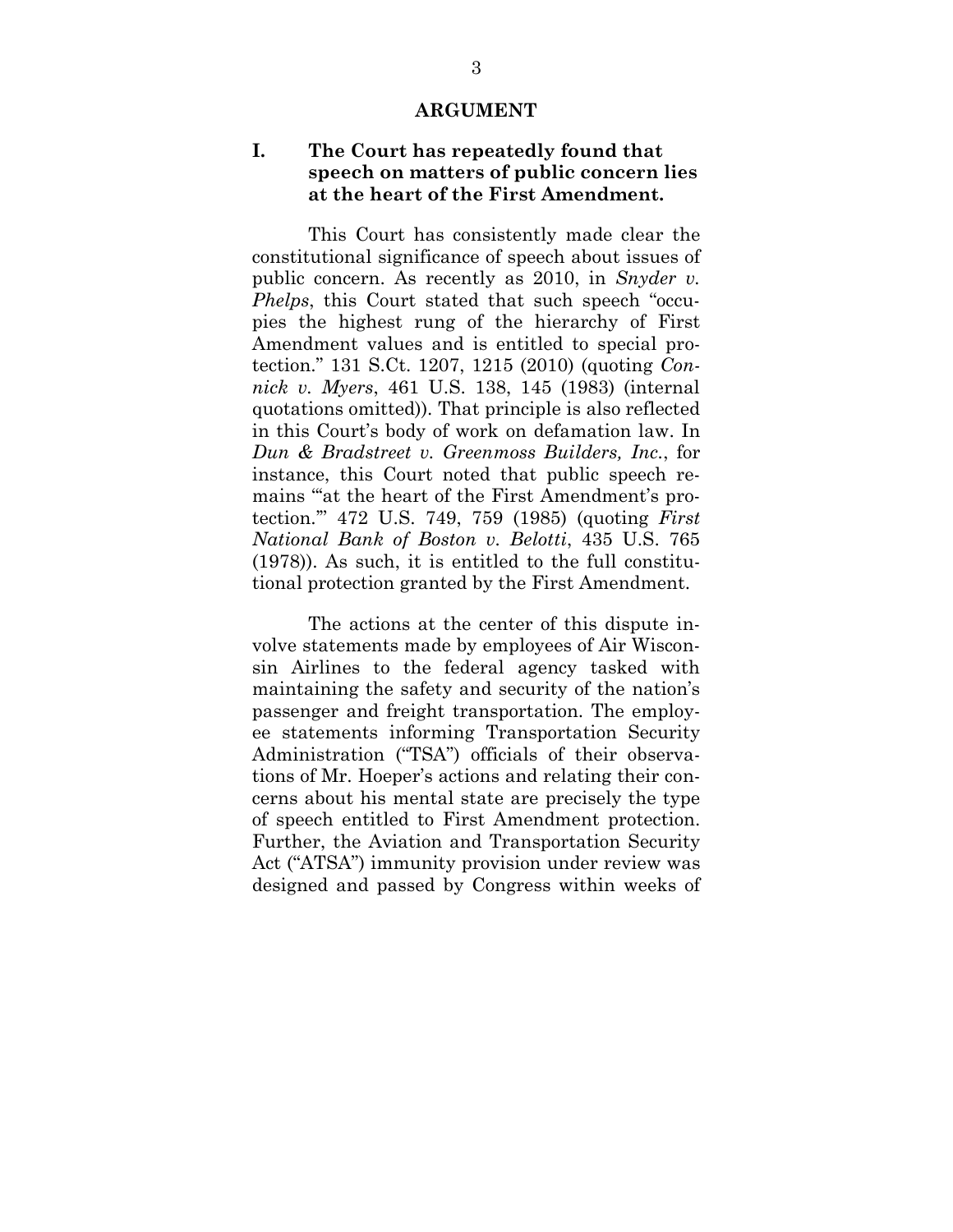the September 11, 2001 terrorist attacks to encourage airlines and their employees to report suspicious activities to the proper authorities. 49 U.S.C. § 44941. Such speech involving security threats with the potential to disrupt and derail the nation's airline transportation system certainly involves matters of interest to the public. As such, the statements by Air Wisconsin's employees trigger the enhanced constitutional protections afforded by the First Amendment.

Since its landmark decision in *New York Times v. Sullivan*, 376 U.S. 254 (1964), this Court has carved out the contours of such protections in defamation cases, continually working to balance the competing First Amendment interests of free speech with the state's interests in protecting the reputation of its citizens. In fact, the drafters of the ATSA tracked the actual malice language from *Sullivan* in crafting the exceptions to the statute's immunity provision.<sup>2</sup> While *Sullivan* concerned speech involving public officials, this Court extended the actual malice fault protections to public figures in *Curtis Publishing Co. v. Butts*, 388 U.S. 130 (1967).

Further, this Court's precedents in nullifying the common-law presumption of falsity by shifting the evidentiary burden to plaintiffs and enacting a

 $\overline{\phantom{a}}$ 

<sup>2</sup> *Compare* 49 U.S.C. § 44941 (exempting from its immunity provision individuals who relay potential threats to authorities with either "actual knowledge that the disclosure was false, inaccurate, or misleading" or with "reckless disregard as to the truth or falsity of that disclosure."), *with Sullivan*, 376 U.S. at 280 (defining actual malice in defamation as "knowledge [the speech at issue] was false or with reckless disregard of whether it was false or not").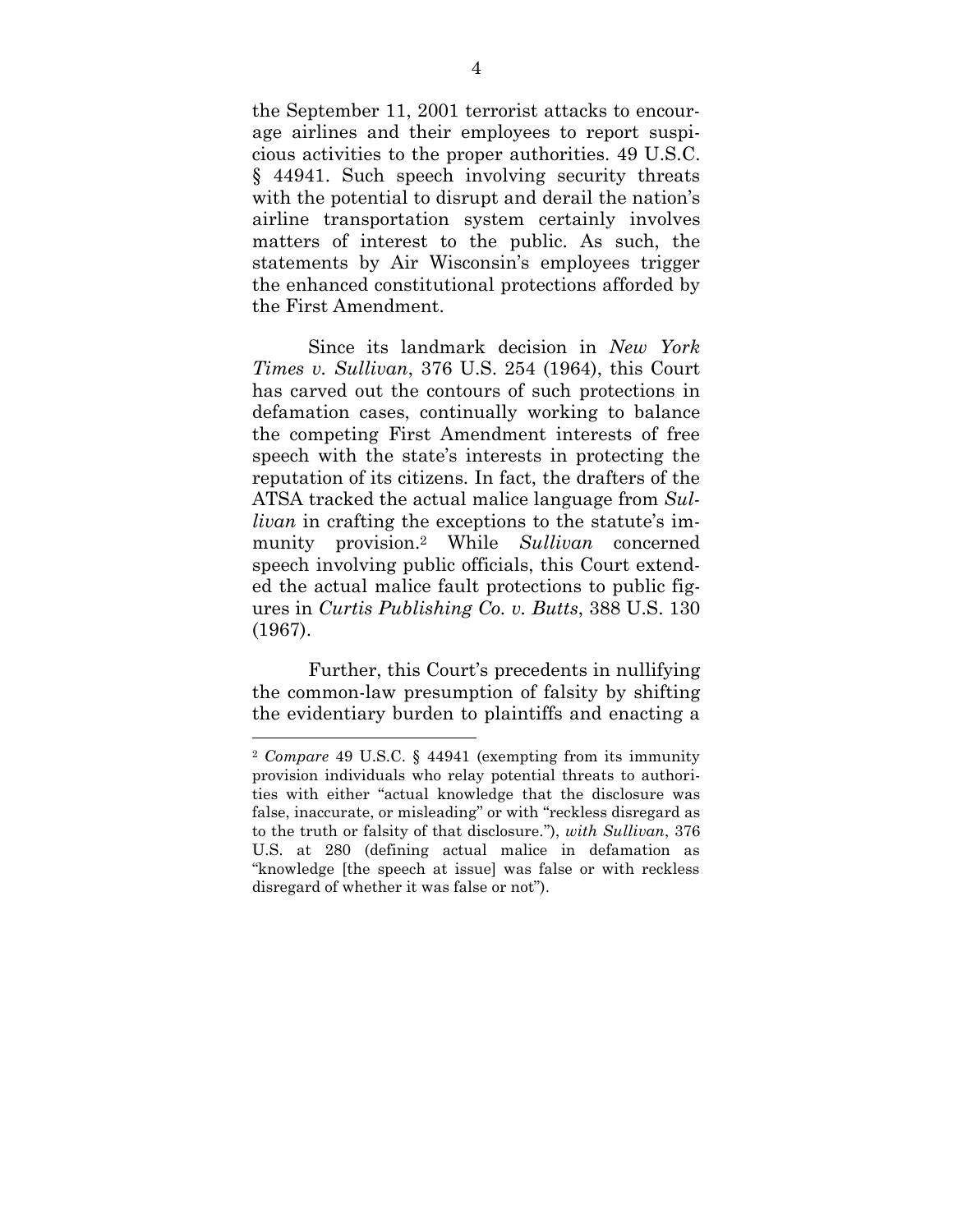test for truth that immunizes some literally false statements from liability demonstrates that trial court judges must be closely involved in evaluating the proof required to establish falsity. In *Philadelphia Newspapers v. Hepps*, this Court held that to recover damages, both public and private-figure plaintiffs must prove the falsity of allegedly defamatory speech relating to matters of public concern. 475 U.S. 767, 777 (1986). In articulating this rule, the Court "recognize[d] that requiring the plaintiff to show falsity will insulate from liability some speech that is false, but unprovably so." *Id*. at 778. Nonetheless, the opinion made clear this result was necessary "[t]o ensure that true speech on matters of public concern is not deterred." *Id*. at 776.

In *Masson v. New Yorker Magazine, Inc*., this Court found that "[m]inor inaccuracies do not amount to falsity so long as the substance, the gist, the sting, of the libelous charge be justified. … " 501 U.S. 496, 517 (1991) (citations and quotations omitted). "Put another way, the statement is not considered false unless it 'would have a different effect on the mind of the reader from that which the pleaded truth would have produced.'" *Id*. (quoting Robert D. Sack, *Sack on Defamation: Libel, Slander, and Related Problems* 138 (1980)).

By not only shifting the burden to plaintiffs to prove falsity, but also recognizing a "substantial truth" test, the Court essentially created in falsity a mixed issue of law and fact that requires judges to thoroughly scrutinize the record to ensure these institutional standards are satisfied.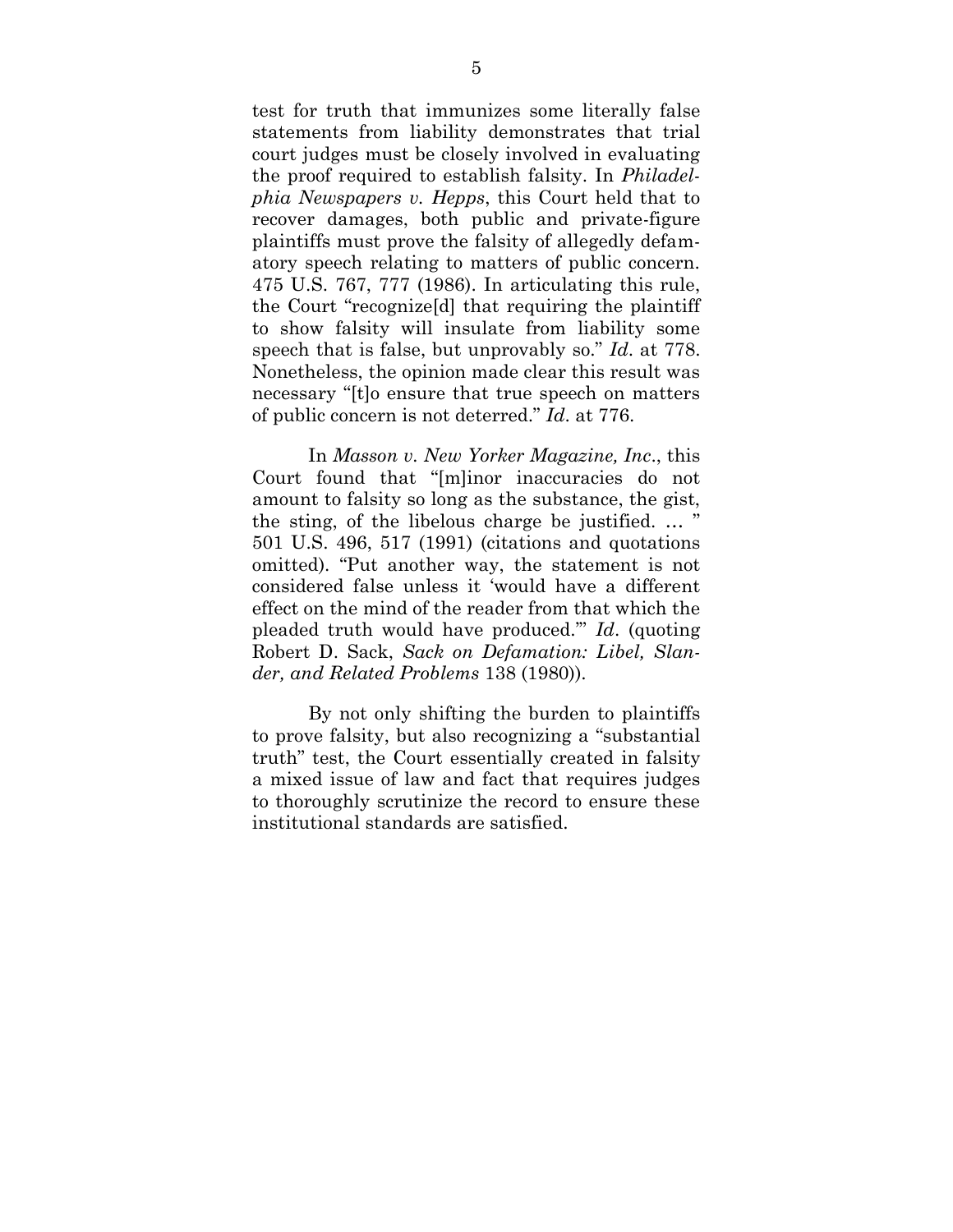## <span id="page-12-0"></span>**II. Because falsity and actual malice are closely tied together in defamation law, both issues should be subject to the same standard of independent appellate review.**

*Sullivan* was significant not only because it recognized constitutional protections for speech by establishing an "actual malice" fault standard in defamation law, but also because the Court took the additional step of making clear the importance of independently reviewing the evidence in lower court records "to assure … that the judgment does not constitute a forbidden intrusion on the field of free expression." 376 U.S. at 285. The Court explained its "duty is not limited to the elaboration of constitutional principles; we must also in proper cases review the evidence to make certain that those principles have been constitutionally applied." *Id*. This Court on numerous occasions has applied independent appellate review to cases raising First Amendment issues, examining the entire record to ensure there is no intrusion on constitutionally protected speech. *See, e.g., Bose Corp. v. Consumers Union of United States, Inc.,* 466 U.S. 485, 499 (1984); *NAACP v. Claiborne Hardware, Co.*, 458 U.S. 886, 933-34 (1982); *St. Amant v. Thompson*, 390 U.S. 727, 732-733 (1968). Most significantly in *Bose*, this Court relied on such precedent to find that appellate courts were obligated to independently review the record concerning actual malice in defamation cases. 466 U.S. at 514.

The complementary First Amendment rules governing falsity and actual malice are critical to the constitutional interests sought to be protected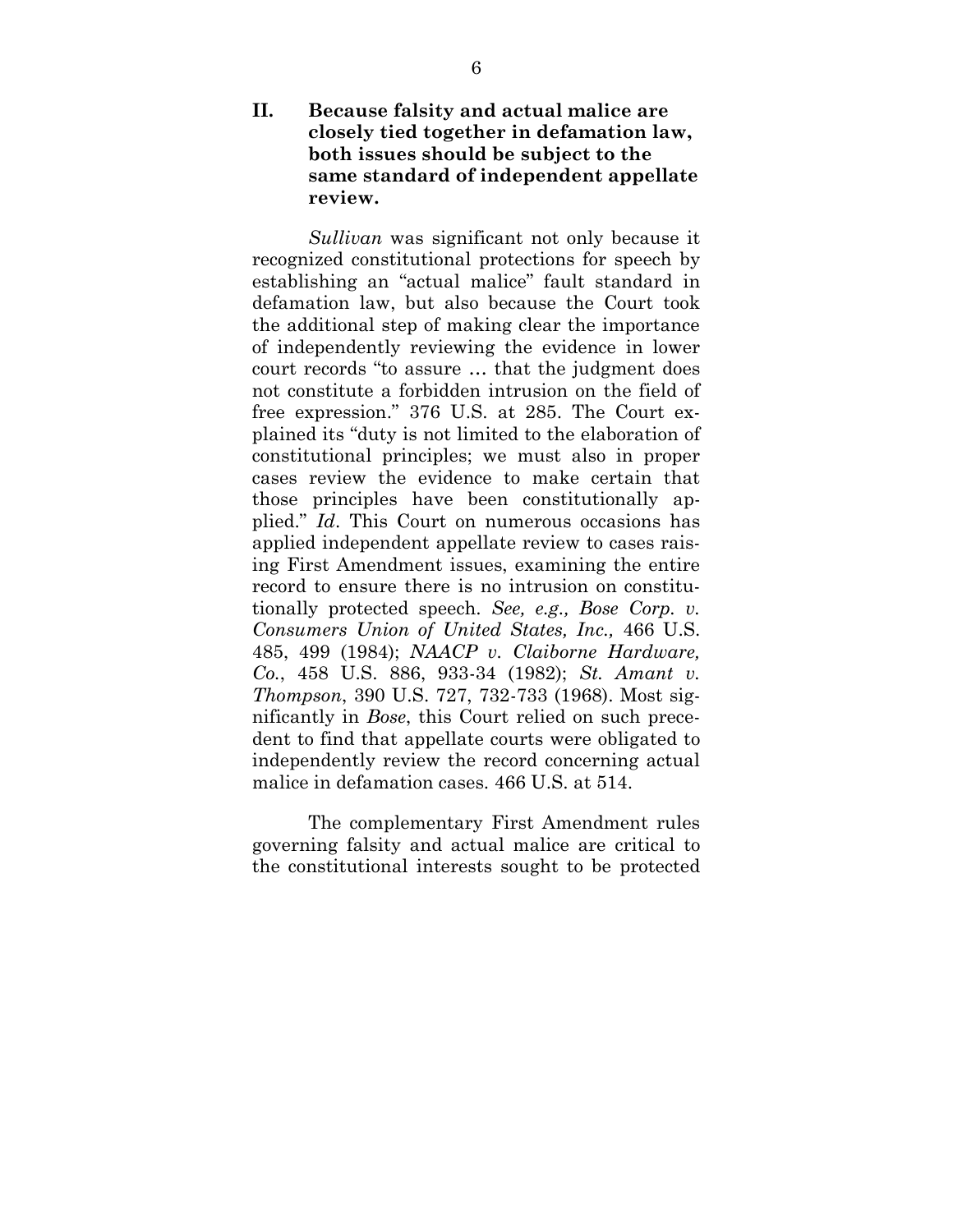by independent appellate review. Since both elements are interrelated in defamation law – particularly as it applies to public officials and public figures – both issues should be subject to equivalent standards of appellate review. In fact, this Court in *Masson* suggests the need for independent review of falsity as a threshold to independent review of actual malice: "This inquiry [into the evidence concerning actual malice] … requires us to consider the concept of falsity; for we cannot discuss the standards for knowledge or reckless disregard without some understanding of the acts required for liability." 501 U.S. at 513.

The ties that bind falsity and actual malice can be seen in the equivalent treatment the two issues receive from courts tasked with setting the proper burden of proof at trial. Many lower courts addressing the issue require proof of falsity to be shown by the same clear and convincing standard established by *Sullivan* for the element of actual malice. *See, e.g., Wilson v. Scripps-Howard Broadcasting Co.*, 642 F.2d 371, 373 (6th Cir. 1981); *Buckley v. Littell*, 539 F.2d 882, 889-90 (2d Cir. 1976), *cert. denied*, 429 U.S. 1062 (1977); *Firestone v. Time, Inc.*, 460 F.2d 712, 722-23 (5th Cir. 1972), *cert. denied*, 409 U.S. 875 (1972); *see also* Robert D. Sack*, Sack on Defamation: Libel, Slander, and Related Problems* § 3.4 (Westlaw 2012) (listing more state cases). Courts have noted the logical symmetry in applying equivalent burdens of proof to both issues. *See Robertson v. McCloskey*, 666 F.Supp. 241, 248 (D.D.C. 1987) ("[A] clear and convincing standard of proof for falsity would resolve doubts in favor of speech when the truth of a statement is difficult to ascertain conclusively. In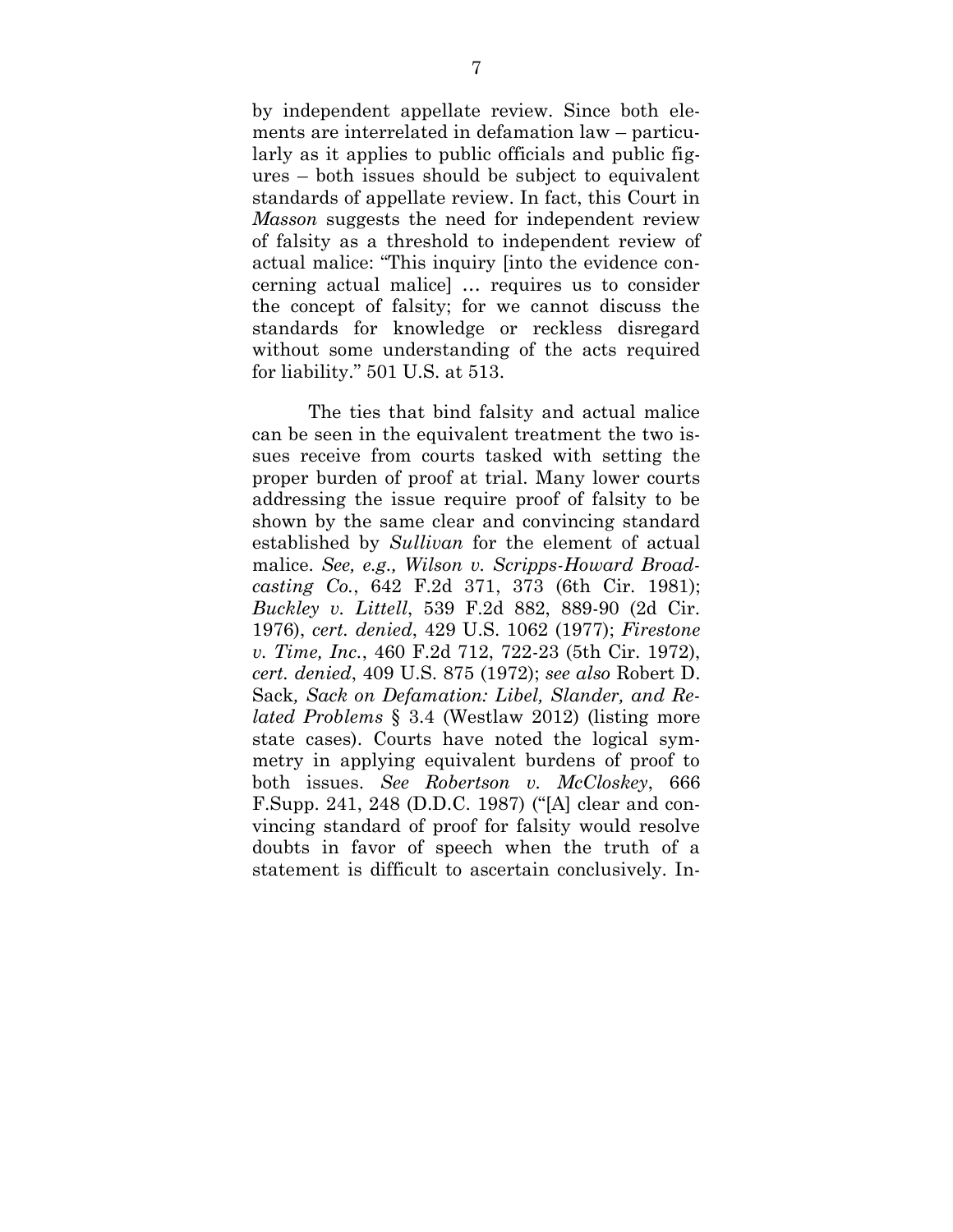deed, as a practical matter, public-figure plaintiffs already bear such a burden …"). Because of these close connections between falsity and actual malice, both elements should be subject to the same standard of independent appellate review.

# <span id="page-14-0"></span>**A. The** *Bose* **Court's rationale for independent appellate review of actual malice logically extends to appellate review of falsity.**

In *Bose*, this Court recognized two competing legal principles: deference to trial courts on findings of fact, and review of facts to protect constitutional principles. In ultimately recognizing a requirement for independent appellate review in actual malice cases, the Court noted that "the content of the [actual malice] rule is not revealed simply by its literal text, but rather is given meaning through the evolutionary process of common-law adjudication." *Id*. at 501-02. This characteristic, coupled with the traditionally broad role given "to the judge in applying [actual malice] to specific factual situations" and the "constitutional values protected by the rule," *id*., led the Court to conclude it was its duty not just to pronounce rules, but "in proper cases review the evidence to make certain that those principles have been constitutionally applied." *Id*. at 508 (quoting *Sullivan*, 376 U.S. at 285). Therefore, "whether the evidence in the record in a defamation case is of the convincing clarity required to strip the utterance of First Amendment protection is not merely a question for the trier of fact." *Id*. at 511.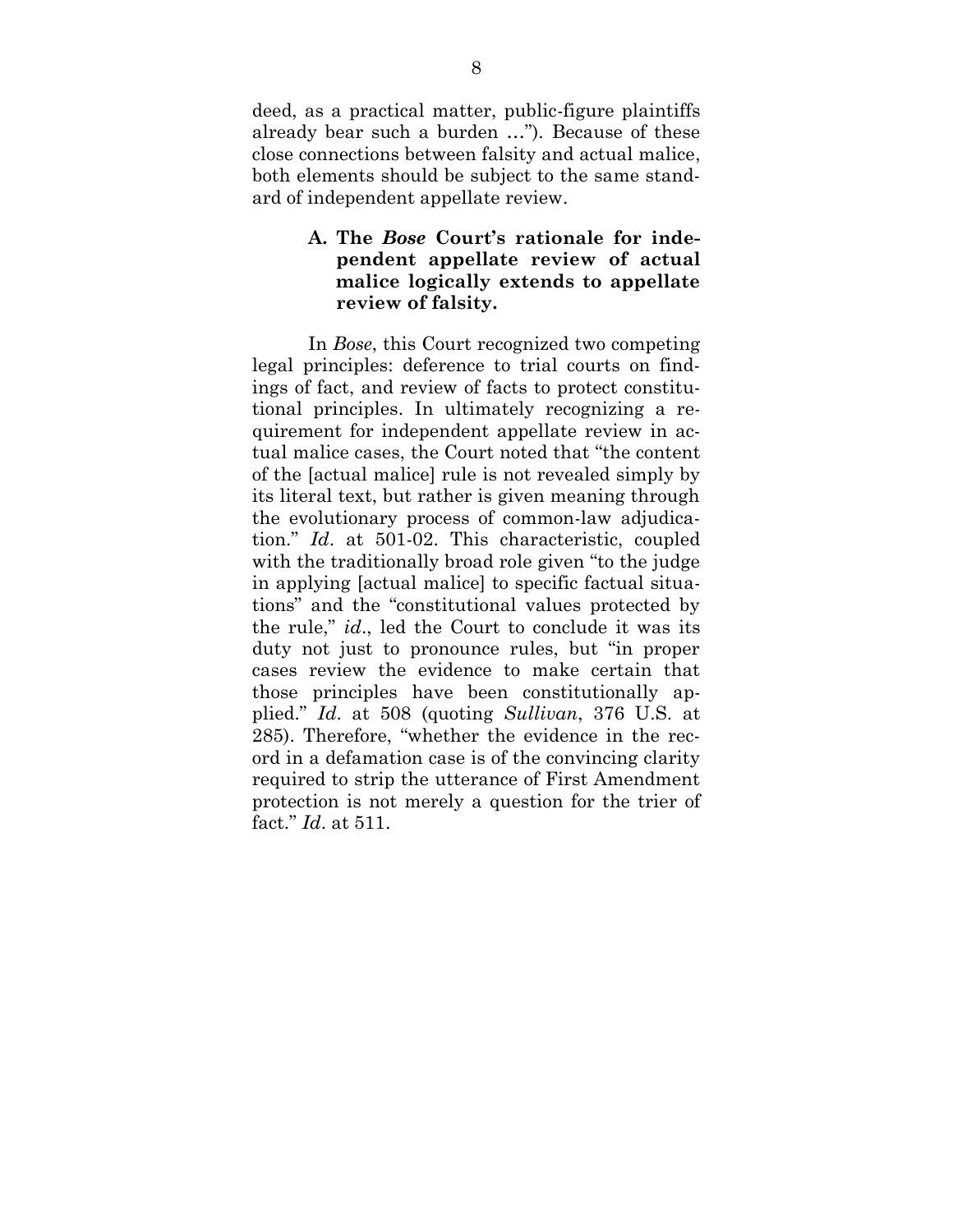Essential to maintaining the freedom of speech and the press is the creation of "breathing space" for false speech to assure that truthful speech is not discouraged. *Gertz v. Robert Welch, Inc.*, 418 U.S. 323, 342 (1974). Requiring public officials and figures to prove by clear and convincing evidence on independent appellate review that a publisher acted with actual malice is one means by which this breathing space is carved out. Such clarification by the courts is particularly important in cases that implicate speech rights, for "[u]ncertainty as to the scope of the constitutional protection can only dissuade protected speech the more elusive the standard, the less protection it affords." *Harte-Hanks Commc'ns v. Connaughton*, 491 U.S. 657, 686 (1989).

This unique interest protected by independent review of the actual malice standard is no less implicated by findings about other constitutional issues, namely falsity. That is, a jury verdict against the great weight of the evidence as to the falsity requirement, left unexamined by a court, comprises a forbidden intrusion on protected speech in the same way as a failure to review the whole record for clear and convincing evidence of actual malice. *Locricchio v. Evening News Ass'n*, 476 N.W.2d 112, 125 (Mich. 1991).

Failure to recognize independent review for falsity to ensure constitutional protections were properly applied threatens to not only weaken speech on public concern but leave lower courts grasping at how to ultimately apply the "substantial truth" test prescribed by this Court. This case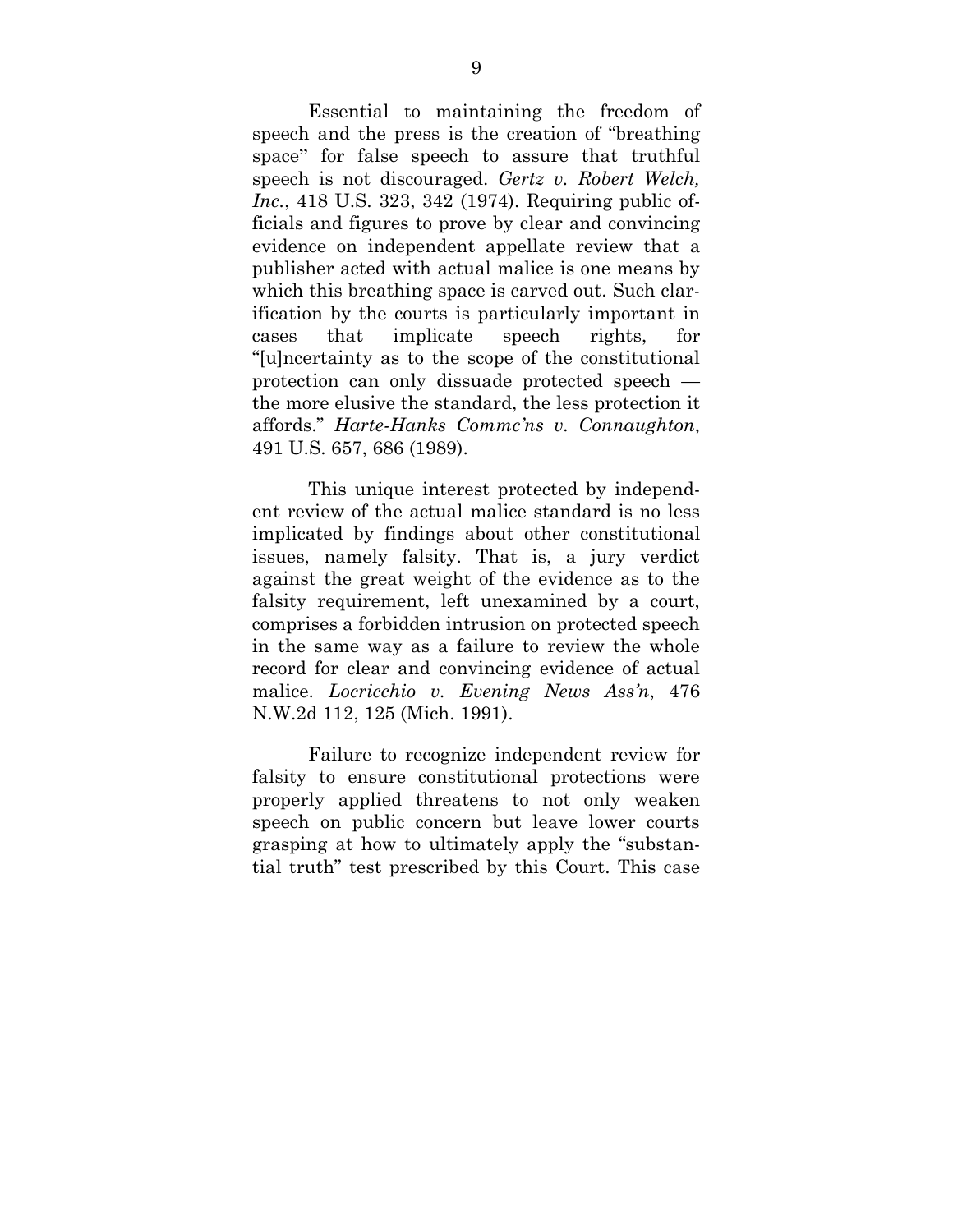demonstrates what happens when a reviewing court declines to follow *Sullivan's* call to "review the evidence to make certain that those principles [elaborated by this Court] have been constitutionally applied." 376 U.S. at 285. The facts are not in dispute, yet the majority and dissenting opinions of the Colorado Supreme Court reach polar opposite conclusions as to whether the statements made by Air Wisconsin Airlines employees satisfied the falsity element by essentially deferring to the trial court. *Air Wisconsin Airlines Corp. v. William L. Hoeper*, 2012 WL 90764 (Colo. 2012).

The constitutional rule of "substantial truth" requires not deference to the jury on falsity but independent appellate review in order to ensure that no judgment is affirmed in absence of a substantive falsehood. *See Masson*, 501 U.S. at 517. As this Court makes clear in *Bose*, "[w]hen the standard governing the decision of a particular case is provided by the Constitution, this Court's role in marking out the limits of the standard through the process of case-by-case adjudication is of special importance." 466 U.S. at 503.

## **B. Lower courts are increasingly extending independent appellate review in defamation cases to issues beyond actual malice.**

The existing law reveals that the majority of lower courts are increasingly extending the mandate of *de novo* review under *Bose* to elements of defamation beyond actual malice.

The law in more than 20 of the states, terri-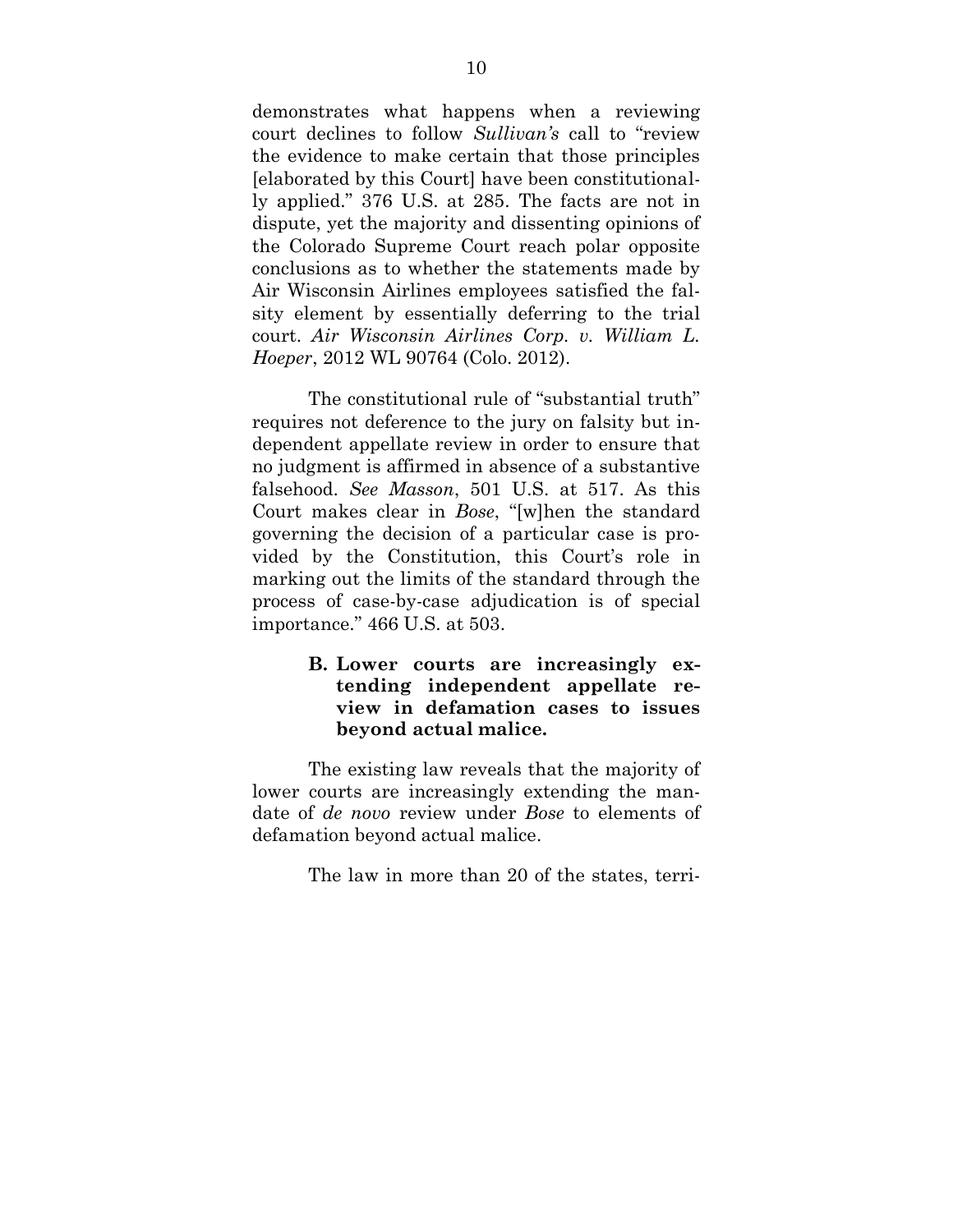tories and the District of Columbia has addressed, either directly or indirectly, the issue of whether courts considering defamation appeals must review for themselves evidence of constitutional issues other than actual malice.<sup>3</sup> Of these jurisdictions, only four – Kentucky, Maine, Texas and Virginia – have held that appellate courts' independent review is limited to the issue of actual malice. Rather, the

 $\overline{\phantom{a}}$ 

<sup>3</sup> *Finebaum v. Coulter*, 854 So. 2d 1120 (Ala. 2003); *Dombey v. Phoenix Newspapers, Inc.*, 708 P.2d 742 (Ariz. Ct. App. 1985), *approved in part, vacated in part*, 724 P.2d 562 (Ariz. 1986). *But see Morris v. Warner*, 770 P.2d 359 (Ariz. Ct. App. 1988). *Butler v. Hearst-Argyle Television, Inc*., 49 S.W.3d 116 (Ark. 2001); *McCoy v. Hearst Corp*., 727 P.2d 711 (Cal. 1986); *Walker v. Colo. Springs Sun, Inc*., 538 P.2d 450 (Colo. 1975), *overruled on other grounds, Diversified Mgmt., Inc. v. Denver Post, Inc.,* 653 P.2d 1103 (Colo. 1982); *Journal-Gazette Co., Inc. v. Bandido's, Inc.*, 712 N.E.2d 446 (Ind. 1999); *Ky. Kingdom Amusement Co. v. Belo Ky., Inc.*, 179 S.W.3d 785 (Ky. 2005); *Mashburn v. Collin*, 355 So. 2d 879 (La. 1977); *Beal v. Bangor Publ'g Co.*, 714 A.2d 805 (Me. 1998); *Chesapeake Publ'g Corp. v. Williams*, 661 A.2d 1169 (Md. 1995); *Locricchio v. Evening News Ass'n*, 476 N.W.2d 112 (Mich. 1991); *Wellman v. Fox*, 825 P.2d 208 (Nev. 1992); *Howard v. Antilla*, 294 F.3d 244 (1st Cir. 2002) (applying New Hampshire law); *Ward v. Zelikovsky*, 643 A.2d 972 (N.J. 1994); *Rinaldi v. Holt, Rinehart & Winston, Inc.*, 366 N.E.2d 1299 (N.Y. 1977); *Fargo v. Brennan*, 543 N.W.2d 240 (N.D. 1996); *Miskovsky v. Okla. Publ'g Co.*, 654 P.2d 587 (Okla. 1982); *Ertel v. Patriot-News Co.*, 674 A.2d 1038 (Pa. 1996); *Garib Bazain v. Clavell*, 135 D.P.R. 475 (P.R. 1994); McCann v. Shell Oil Co., 551 A.2d 696 (R.I. 1988); Sparagon v. Native Am. Publishers, Inc., 542 N.W.2d 125 (S.D. 1996); *Brown v. Petrolite Corp.*, 965 F.2d 38 (5th Cir. 1992) (applying Texas Law); *O'Connor v. Burningham*, 165 P.3d 1214 (Utah 2007); *The Gazette, Inc. v. Harris*, 325 S.E.2d 713 (Va. 1985); *Havalunch, Inc. v. Mazza*, 294 S.E.2d 70 (W.Va. 1981); *Wiegel v. Capital Times Co.*, 426 N.W.2d 43 (Wis. Ct. App. 1988); *Abromats v. Wood*, 213 P.3d 966 (Wyo. 2009).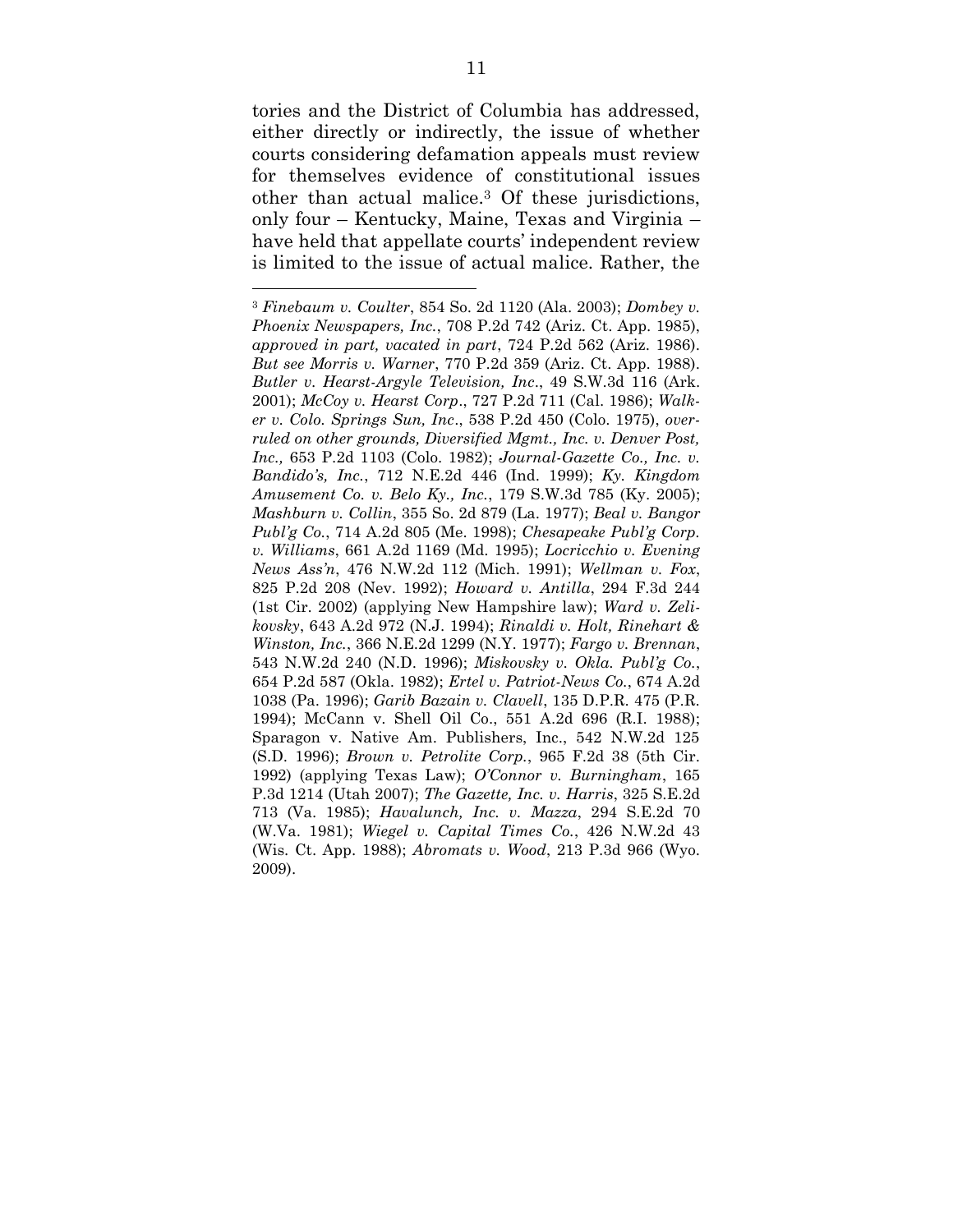majority of these courts either expressly extend the requirement of independent appellate review to the constitutional issues of falsity (Maryland, Michigan, Pennsylvania) or opinion (Louisiana, Nevada, New Jersey, West Virginia) or both (Colorado, New York, Puerto Rico) or do so implicitly by adoption of *Bose's* broad standard requiring appellate courts to conduct an independent review in cases raising First Amendment issues (Alabama, Arizona, Arkansas, California, Indiana, New Hampshire, North Dakota, Oklahoma, Rhode Island, South Dakota, Utah, Wisconsin, Wyoming).

Federal appellate courts provide similarly strong support for application of the independent appellate review standard beyond the issue of actual malice to other constitutional elements in a defamation case. Of the federal circuits to address the issue, at least two have expressly reviewed falsity determinations under *Bose*. The First Circuit has noted that appellate courts must independently review the evidence on dispositive constitutional issues regardless of whether a court or jury performed the fact-finding function. *Veilleux v. NBC*, 206 F.3d 92, 106 (1st Cir. 2000). The "plaintiff's constitutional burden to show the falsity of each statement" brought with it a duty on the appellate court to "independently verify that this burden was met." *Id*. at 108.

Moreover, the Second Circuit has explained that, "[a]s to our role in reviewing a libel case, the First Amendment requires careful appellate review of the facts found at trial which have constitutional significance." *Buckley*, 539 F.2d at 888. Thus, "[w]hen interpretation of a communication in the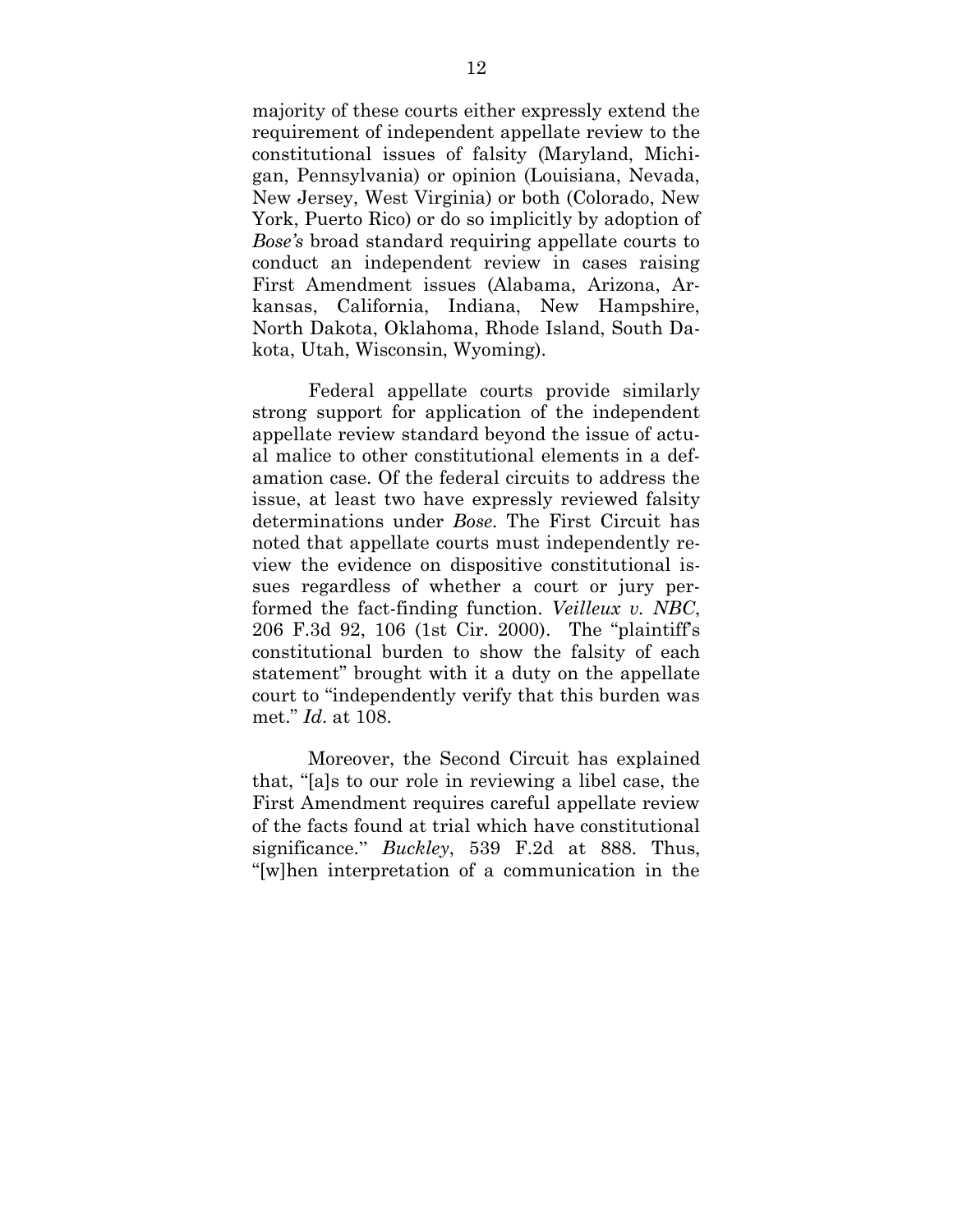light of the constitutional requirements is involved, our scope of review is to examine in depth the 'statements in issue' and the 'circumstances in which they are made.'" *Id*. (quoting *Sullivan*, 376 U.S. at 285). The Second Circuit would later find that the constitutional duty appellate courts have to conduct such careful appellate review also involves "determining whether plaintiffs have established falsity." *Celle v. Filipino Reporter Enters. Inc.*, 209 F.3d 163, 182 (2d Cir. 2000).

Both of these cases represent a clear split with the decision in the Colorado Supreme Court. Given the importance of both the particular circumstances of this case and the broad speech protections at stake, this Court should accept review in order to clarify for lower courts that the principle of independent appellate review of actual malice in defamation cases applies with equal force to the question of falsity.